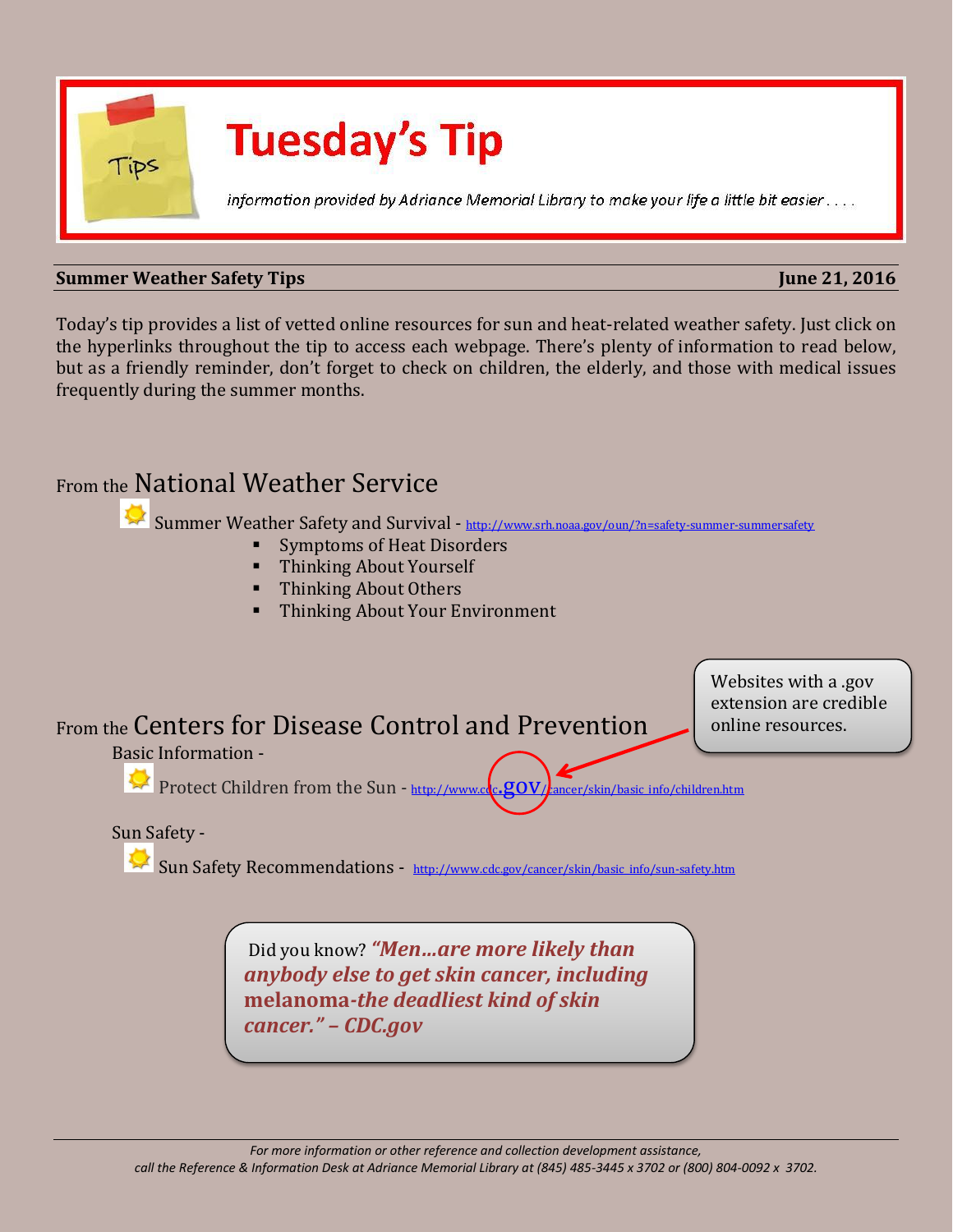"Protect All the Skin You're In" Infographic -[http://www.cdc.gov/cancer/skin/basic\\_info/protect\\_infographic.htm](http://www.cdc.gov/cancer/skin/basic_info/protect_infographic.htm)

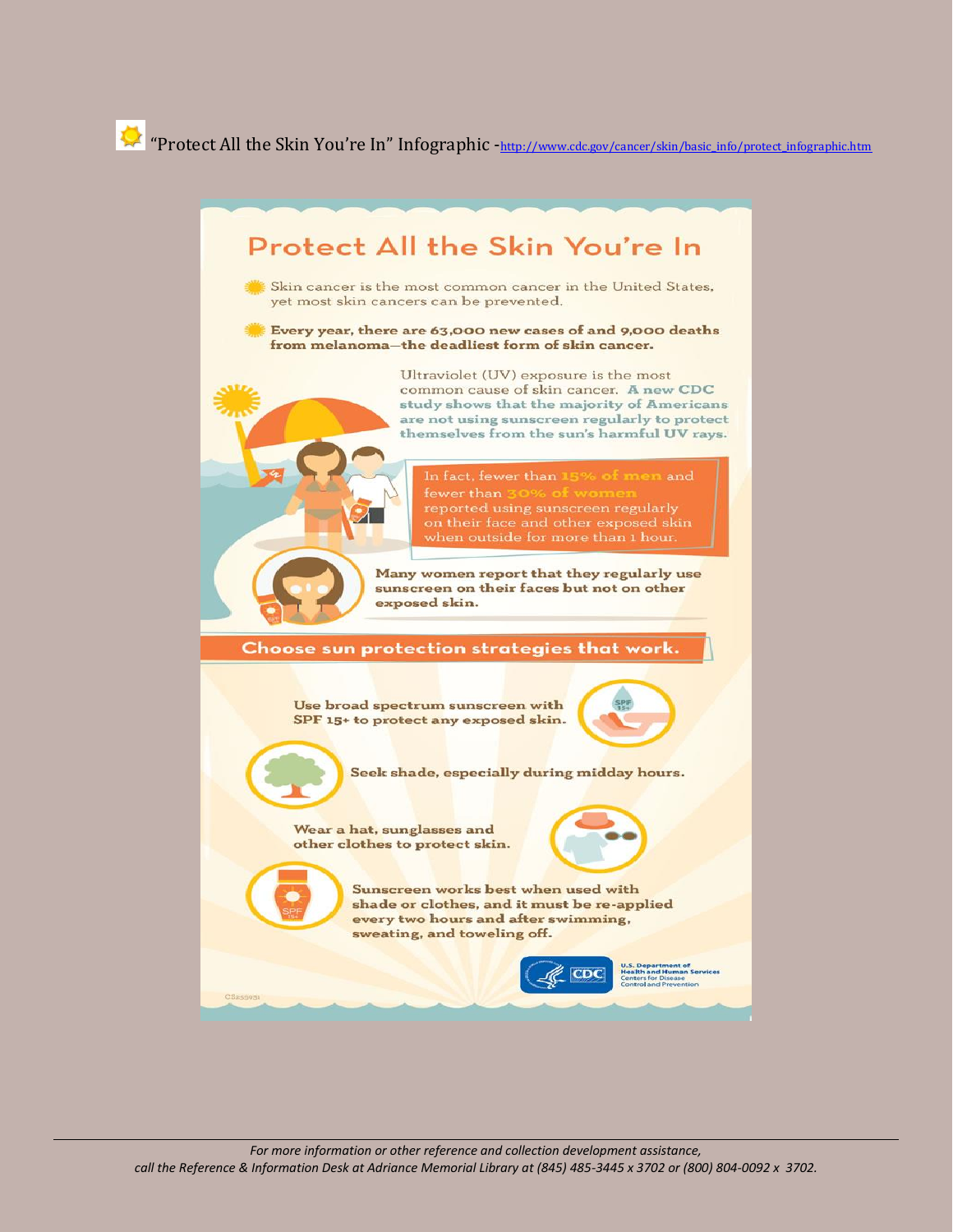Warning Signs and Symptoms of Heat-Related Illness - <http://www.cdc.gov/extremeheat/warning.html>

- Heat Exhaustion
- Heat Stroke

# From the NYC Emergency Management

Beat the Heat Brochure - [http://www1.nyc.gov/assets/em/downloads/pdf/heat\\_brochure\\_english.pdf](http://www1.nyc.gov/assets/em/downloads/pdf/heat_brochure_english.pdf)

During the summer, New Yorkers are especially vulnerable to hot weather hazards. New York City can be as much as 10 degrees warmer than surrounding areas because the city's infrastructure – largely made up of asphalt, concrete, and metal – traps the heat.

> Get tips on how to stay healthy and cool during the summer months, conserve water and energy, and identify and treat individuals with heatrelated illnesses.



**During the summer, New Yorkers** are especially vulnerable to hot weather hazards. New York City can be as much as 10 degrees warmer than surrounding areas because the city's infrastructure - largely made up of asphalt, concrete, and metal - traps the heat. Learn how you can prepare to beat the summer heat.



# **PLAN AHEAD**

### **Understand the risk factors:**

People at greatest risk during periods of extreme heat are those who:

- · are 65 years or older
- . have chronic medical conditions or take psychotropic or other medications.
- . have impaired judgement from dementia or serious mental illness
- · abuse drugs or drink heavily
- · are socially isolated or homebound
- · are overweight

If you have a medical condition, check with your physician about precautions you should take during hot weather.

If you have neighbors, family, or friends who are at increased risk, especially those who live alone, make sure they have access to air conditioning and, if needed, offer to help them get to a cool location.

### In the event of a forecasted heat wave:

- Help keep your home cool by installing window shades or awnings to block the sun.
- If you have an air conditioner, make sure it works properly.
- If you don't have air conditioning, keep your windows. open so fresh air may flow through your home.
- If you cannot cool your home, consider going to an airconditioned shopping mall, library, friend or relative's home, or a New York City cooling center.

# **Cooling Centers**

When the heat index is predicted to be dangerously high, New York City will open cooling centers in airconditioned facilities, including community and senior centers. People seeking relief from the heat should call 311 (TTY: 212-504-4115) or visit NYC.gov/oem during a heat emergency to find a local cooling center

# **Get Informed**

## **OEM** on Facebook and Twitter

www.facebook.com/NYCemergencymanagement Ginycoem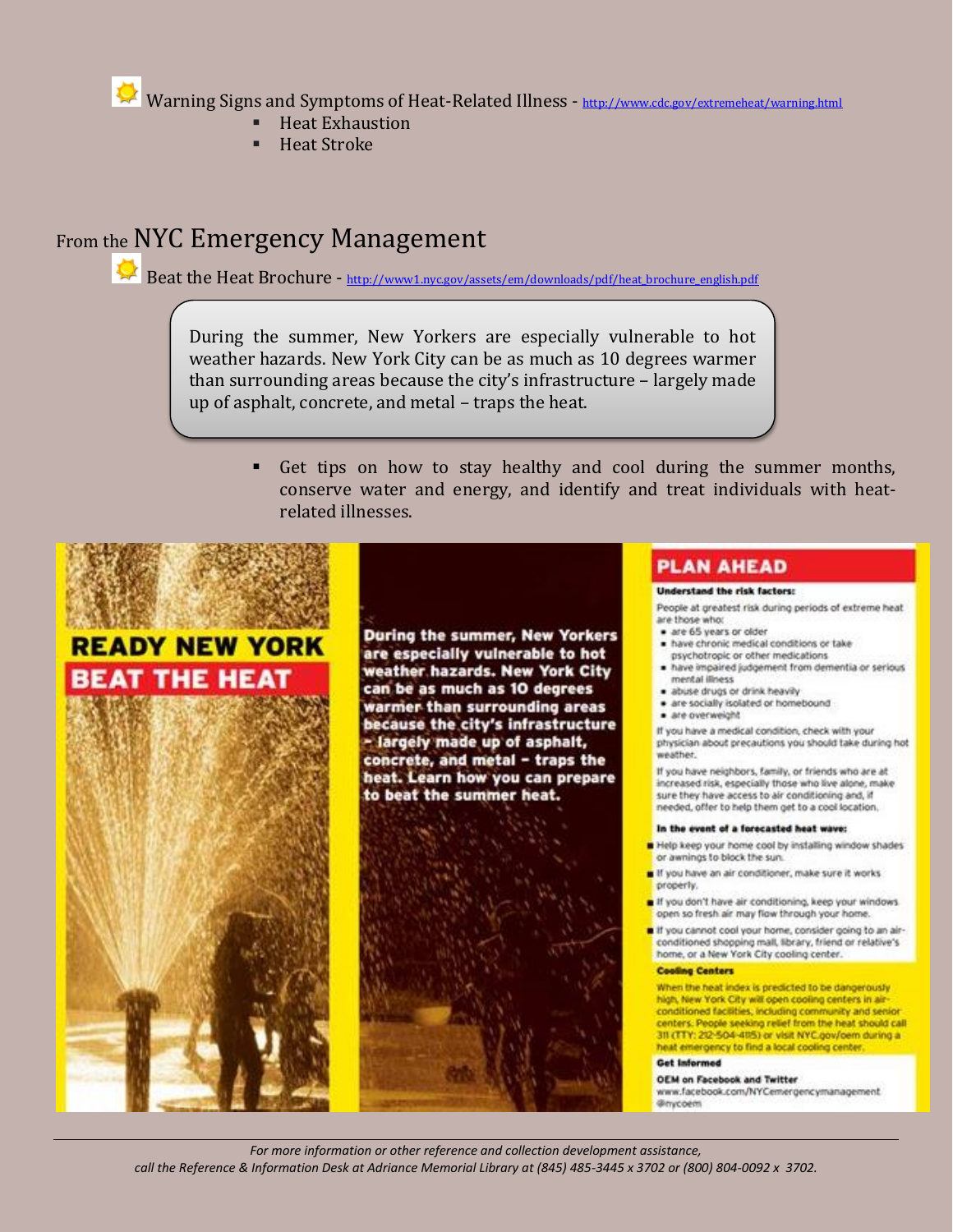

#### **Beat the Heat Tips:**

- Stay in a cool place as much as possible. Use an air conditioner if you have one, and set the thermostat no lower than 78 degrees.
- If you do not have an air conditioner, consider cooling off at a pool, or in an air-conditioned store, mall, movitheater, or cooling center. Call 3tl (TTY:212-504-4115) or visit NYC gov/oem to find a cooling center near you.
- Check on your neighbors, family, and friends, especially if they are vulnerable to heat-related hazards.
- Fans work best at night, when they can bring in cooler air from outside.
- Drink fluids particularly water even if you do not feel thirsty.\*\* Avoid beverages containing alcohol. caffeine, or high amounts of sugar.
- Wear lightweight, light-colored, loose-fitting clothing that covers as much of your skin as possible
- Never leave children, pets, or those who require special care in a parked car during periods of intense hea
- Cool showers or baths may be helpful, but avoid extreme temperature changes.
- Avoid strenuous activity, especially during the hottest time of day.
- When outdoors, avoid direct sunlight, wear sunscreen (at least SPF 15), and a hat to protect your face and head
- Stay tuned to TV and radio broadcasts, visit NYC.gov. or call 311 (TTY: 212-504-4115) to monitor weathe conditions. A heat index above 95 degrees is especially dangerous for vulnerable people.



# **ILLNESSES**

Prolonged exposure to the heat can be harmful and potentially fatal. Seniors, children, and people with preexisting medical conditions are especially susceptible to the effects of extreme heat. Be aware of heat-related illnesses and suggested treatments.

# **HEAT EXHAUSTION**

Symptoms: heavy sweating, weakness, weak pulse, fainting, or vomiting, and cold, pale, clammy skin. Body<br>temperature may seem normal. **Response:** 

- Move the victim to a cool place.
- Loosen clothing and apply cool, wet cloths to the neck, face, and arms.
- If the victim is conscious, have him or her drink water slowly, unless nausea occurs. Give the victim half a glass of water every 15 minutes.
- Call 9tt for medical attention. If heat exhaustion is not treated, it can worsen and lead to heat stroke.

### **HEAT STROKE (SUNSTROKE)**

Symptoms: Hot, dry skin, rapid pulse, high body temperature, lack of sweating and possible unconsciousness. Body temperature can be so high that brain damage or death may result in fewer than 10 minutes if the victim does not receive immediate medical attention. **Response:** 

- Call 911 immediately for medical help.
- Remove the victim's clothes and wrap his or her body in cool wet sheets.
- Bring the victim to a cool place, and try a cool bath or sponging. Use fans or air conditioners
- R Keep the victim lying down.
- Do NOT give the victim any fluids



High ozone levels, which can accompany heat waves, make air quality poor. Ozone can cause breathing problems, especially among those with respiratory conditions.

#### **Prevention:**

People who exercise or work outdoors, those with respiratory diseases, and other vulnerable individuals<br>should limit strenuous outdoor activity particularly during the afternoon and early evening hours. For air quality updates visit www.airnow.gov or call the New York State Air Quality Hotline (800-535-1345).

For more information on heat-related illnesses, visit the Department of Health and Mental Hygiene online, NYC.gov/health, or the Department for the Aging enline, NYC.gov/aging.

# **SAVE RESOURCES IN EXTREME HEAT**

#### **CONSERVE WATER**

Water use often reaches high levels during periods of hot weather, causing fluctuations in water pressure and droughts in the city. When the city experiences a drought emergency, it is important to follow the Department of Environmental Protection's water usage restrictions.

### **Water Conservation Tips:**

- Repair leaky faucets; turn taps off tightly. Take short showers; only fill bathtubs halfway when
- **Bathing** Only run dishwashers and washing machines when they
- are full Do not let water run while washing dishes, shaving, or
- brushing teeth. Observe restrictions on watering your lawn or plants.



Opening fire hydrants without spray caps is wasteful

and dangerous. The water pressure can push people - especially children - into traffic. An open hydrant causes flooding on streets and lowers water pressure, hampering firefighters' ability to fight fires safely.<br>To report illegally opened hydrants or other water or sewer problems, call 3ft (TTY: 212-504-4115). To obtain a spray cap, contact your local firehouse.

Visit NYC.gov/dep for more information on water conservation.

#### **CONSERVE ENERGY**

During periods of extreme heat, electricity use rises. Conserving energy helps prevent power disruptions. **Energy Conservation Tins:** 

- Set your air conditioner thermostat no lower than 78. degrees
- Only use the air conditioner when home, in rooms you are using. If you want to cool your home before you return, set a timer that turns on no more than 30. minutes before you arrive.
- Turn off nonessential appliances.

#### **POWER OUTAGES**

To prepare for possible power outages and disruptions, keep an emergency supply kit - with items including<br>a flashlight, battery-powered AM/FM radio, first-aid kit, bottled water, and extra batteries - in an easily accessible place. If you experience power problems keep the windows open to ensure proper ventilation.

# If there is a power outage, call your provider:

- Con Edison at 800-752-6633 (TTY: 800-642-2308) National Grid at 7t8-643-4050 (TTY: 7t8-237-2857)
- 
- PSEG LI at 800-490-0075 (TTY: 631-755-6660)

 $\frac{1}{\sqrt{2}}$  Instead of hot foods, try lighter summer fare including frequent small meals or snacks containing cold fruit.

Try to avoid caffeine and alcohol as these will promote dehydration. Drink plenty of water along with sports drinks or other sources of electrolytes.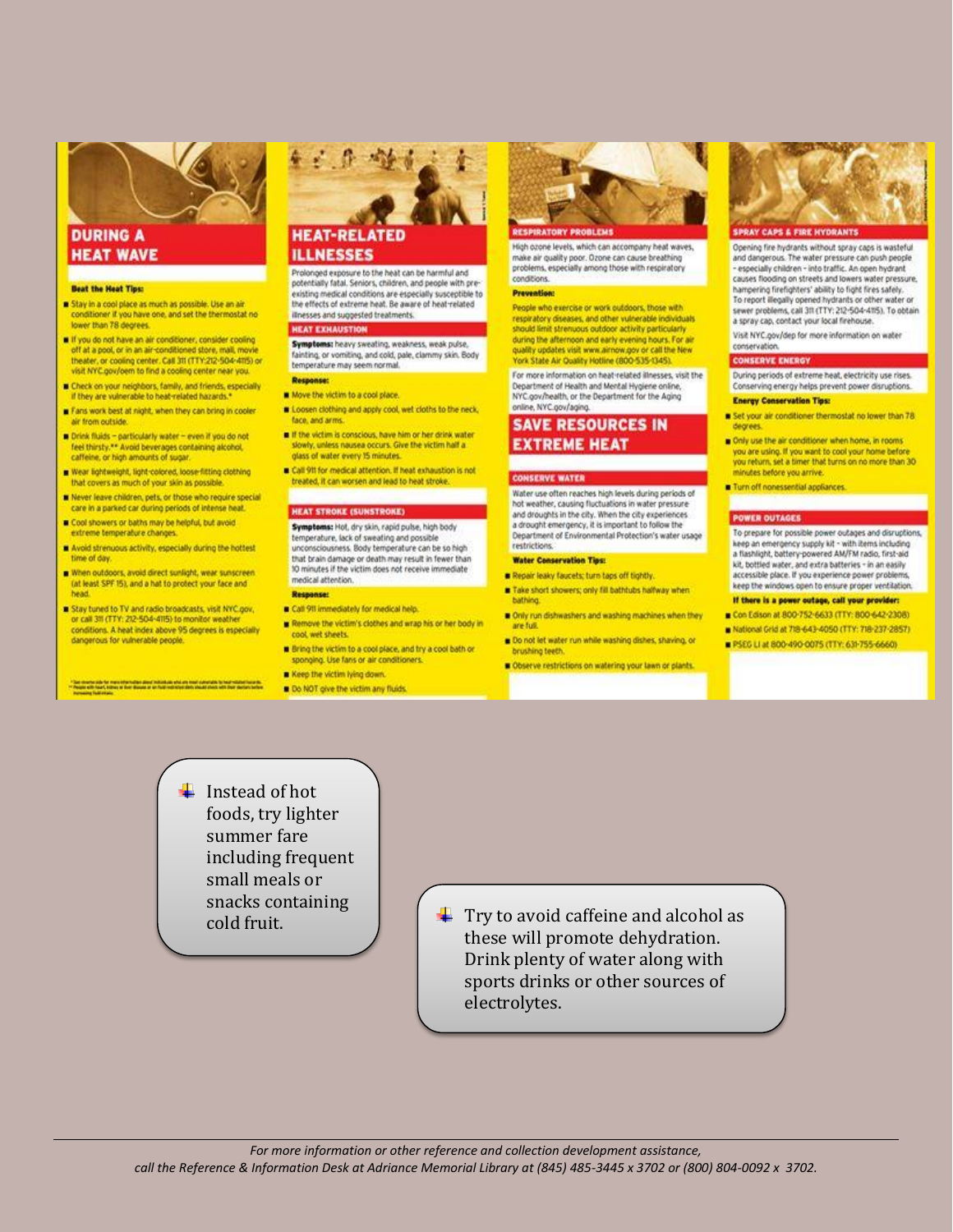\*\* Although the following sites are state specific, California and Nevada are no strangers to hot and sunny weather. We could learn something from their resources.



Other Things to Do and Not Do



Image source[: http://8tracks.com/dharam66/chillin-in-the-hot-summer-sun](http://8tracks.com/dharam66/chillin-in-the-hot-summer-sun)